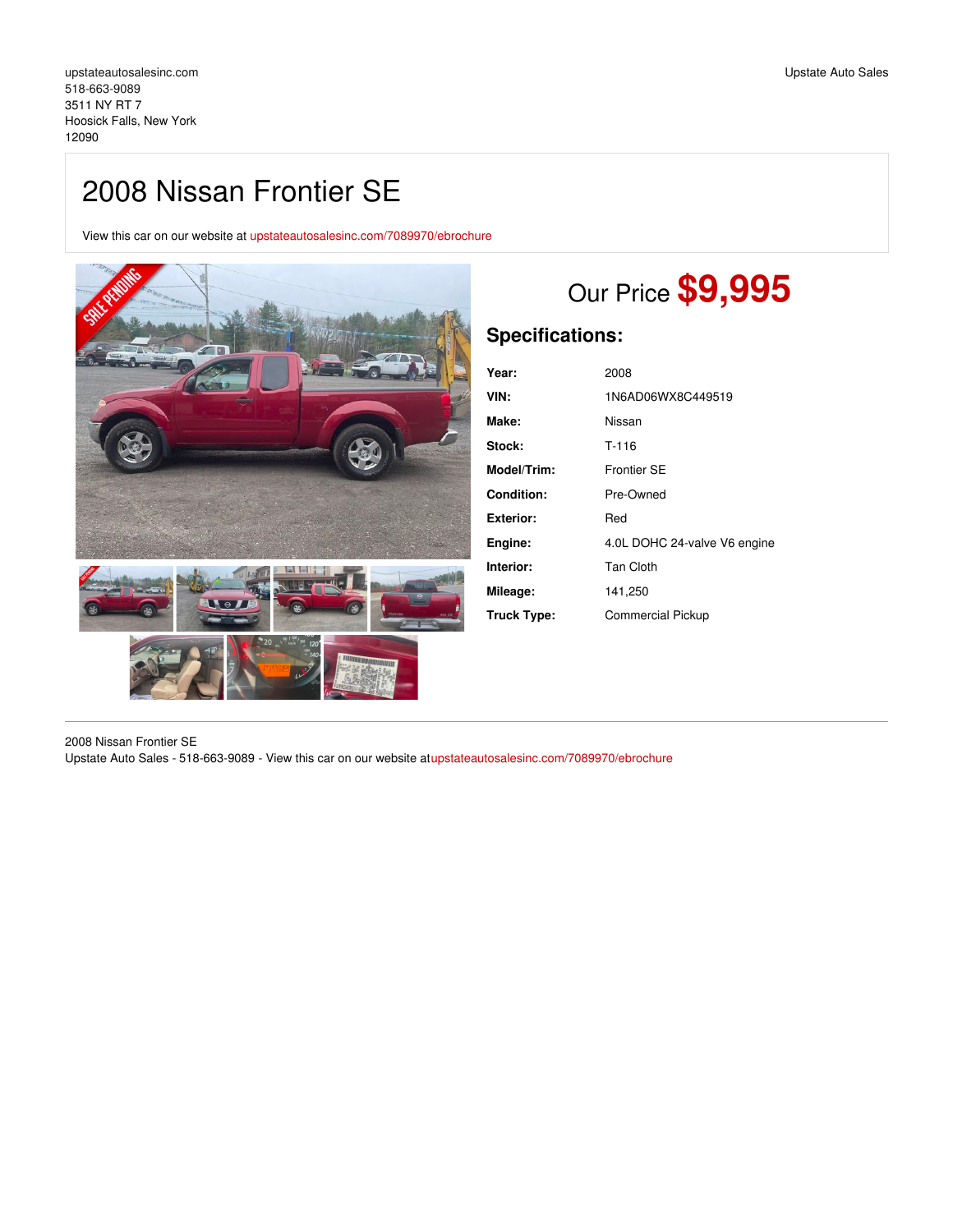

2008 Nissan Frontier SE Upstate Auto Sales - 518-663-9089 - View this car on our website a[tupstateautosalesinc.com/7089970/ebrochure](https://upstateautosalesinc.com/vehicle/7089970/2008-nissan-frontier-se-hoosick-falls-new-york-12090/7089970/ebrochure)